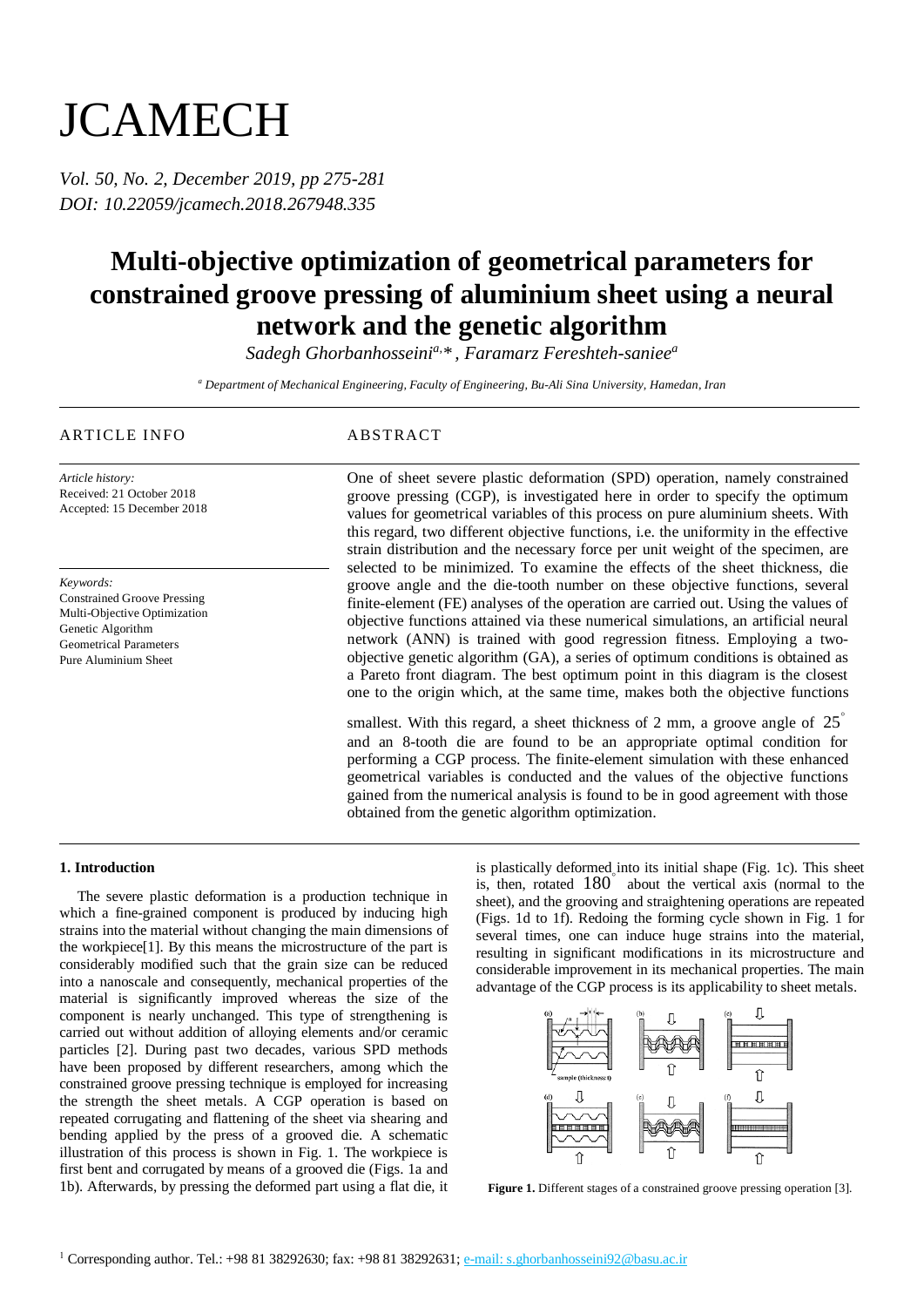The CGP operation was initially introduced by shin et al. [4]. They used a grooved die for pressing and applying shear deformations to a pure aluminium sheet under plane strain conditions. Using the finite element method, Lee and Park [3] numerically simulated this sort of sever plastic process. Rafizadeh et al. [5] employed this forming technique to produce fine-grained pure copper sheets. They investigated the influences of the number of forming cycles and intermediate and final annealing processes on the yield strength, microstructure and hardness of the final product. Khakbaz and Kazeminezhad produced fine-grained Al-Mn alloy sheets using CGP technique [6] and, by conducting the tensile test at various strain rates, found out that after three passes of the operation, the strain rate sensitivity of the material was increased from 0.0081 to 0.019. Borhani and Djavanroodi [7] employed a rubber pad between the workpiece and the upper die during the CGP of Al sheets. They observed that the mechanical properties such as UTS, the yield strength and hardness were significantly increased, whereas the ductility of the alloy was reduced. Kumar and Raghu [8] employed the constrained groove pressing to make fine-grained nickel sheets. Wang et al. utilized DEFORM-3D software for establishing a multi-pass CGP operation. They analyzed the influence of processing parameter such as groove width, groove angle, friction coefficient and deformation rate on distribution and homogeneity evolution of equivalent strain based on Taguchi optimization method. They found that groove angle and groove width are the two most important parameters in CGP process [9]. Siddesha and Shantharaja [10] studied on the effect of cyclic constrained groove pressing parameters on tensile properties of Al6061/Sic metal matrix composites. They used Taghuchi robust design method to determine the optimal condition for Al6061/Sic metal matrix composites. Their experimental results indicated that the number of passes and Wt. % of Sic are most influencing parameters on this goal. Fong et al. [11] conducted the CGP process on AZ31 magnesium sheets for three samples with different temperatures during various passes and observed a considerable reduction in the average grain size, namely from 13.3  $\mu$ m to 1.9  $\mu$ m after the forth cycle. Yang et al. [12] compared the constrained and unconstrained groove pressing processes regarding the amount of the induced effective strain, the resulted microstructure and tensile properties of 5052 Al alloy. They claimed that the mechanical properties of the product of the CGP operation were much better than those of the unconstrained process. Fracture and fatigue behaviors of AZ31 Mg alloy subjected to the CGP process were also investigated by Salvati et al. [13] and a method was developed for prediction of fatigue crack growth. Using four cycles of this SPD technique, Hajizadeh et al. [14] increased the microhardness and the yield strength of 1050 Al alloy by 62% and 95%, respectively. Lin et al. [15] tried to employ CGP at elevated temperatures for grain refinement of AZ31 Mg sheets. The mechanical and electrical properties together with the corrosion resistance of Al-Mn-Si alloy, deformed through the constrained groove pressing, were also studied by Pouraliakbar et al. [16].

Nowadays, the artificial neural network is extensively used in various fields of research. Kotkunde et al. [17] studied the significance of important process parameters, namely the punch speed, blank holder pressure and temperature on forming limit diagram of a Ti-6Al-4V alloy. Then, they predicted the values of major and minor strains by using artificial neural network. A systematic analysis of experimental data was conducted by Mandal [18] using artificial neural network and the buckling load predicted by the ANN models were compared with the corresponding experimental ones. Wakchaure et al. [19]

conducted a multi-response optimization of friction stir welding process for an optimal parametric combination to yield favourable tensile and impact strengths using the Taguchi based Grey Relational Analysis (GRA) and the artificial neural network. An artificial neural network was also used by Lakshmi et al. [20] to predict the flow stress of austenite stainless steel 304 and estimation of the mechanical properties of this steel by conducting tensile testing at superplastic forming temperatures. Yaghoubi and Fereshteh-saniee investigated effect of optimum forming parameters in hydro-mechanical deep drawing process. They conducted 27 FE simulations of the operation and trained a neural network on simulation's results. After that, by using the genetic algorithm, they obtained the optimum design parameters [21].

In order to produce a component with desired properties and high quality, determination of optimum values for different parameters of a specific forming process is essential. As explained above, most of the previous research works regarding the CGP operation were about metallurgical properties of the fine-grained sheets. For this reason, in the present investigation, by using the finite-element simulation, the influences of three geometrical variables on the required forming load and homogeneity of the product were examined. These variables are the sheet thickness, groove angle of the die and the number of groove teeth. Afterwards, an artificial neural network model was developed. This model was employed by the genetic algorithm for multi-objective optimization. Finally, the optimized conditions for the process variables were introduced as a pareto front and based on the considered objective functions.

#### **2. Numerical simulations of the CGP process**

The CGP process is numerically modelled using the ABAQUS software. These FE simulations were conducted for a complete cycle of the operation and the uniformity in the distribution of the effective strain in the deformed part as well as the necessary forming load were examined. The work sheet was 50\*50\*1 mm and made of pure Aluminium with a tensile stressstrain curve obtained by Sajadi et al. [22]. Material composition and mechanical properties of the given Aluminium sheet are presented in Table 1 and Table 2 respectively. The modelling was conducted three dimensionally (3D). Upper and bottom grooved dies were considered as discrete rigid parts and the workpiece was considered as a 3D deformable part. Since the CGP process is assumed as a quasi-static operation, the constant velocity of the upper die was considered to be 0.1 mm/sec. The interfacial friction coefficient was selected to be 0.1. To prevent the failure of the workpiece under simulation, the mass scaling and adaptive remeshing capabilities of the software were employed. And finally, Deformable sheet was modeled using An 8-node linear brick, reduced integration, hourglass control elements (C3D8R). Fig. 2 illustrates the position of dies and Aluminium sheet under the CGP process in the beginning of simulation.

**Table 1.** Material composition of pure Aluminium sheet [22].

| Material | Al a  | Fe. | Si                                               | Ti | <b>Cu</b> | Zn | Ni | Μg   |
|----------|-------|-----|--------------------------------------------------|----|-----------|----|----|------|
| Wt. %    | 99.59 |     | $0.26$ $0.07$ $0.02$ $0.02$ $0.01$ $0.01$ $0.01$ |    |           |    |    | 0.01 |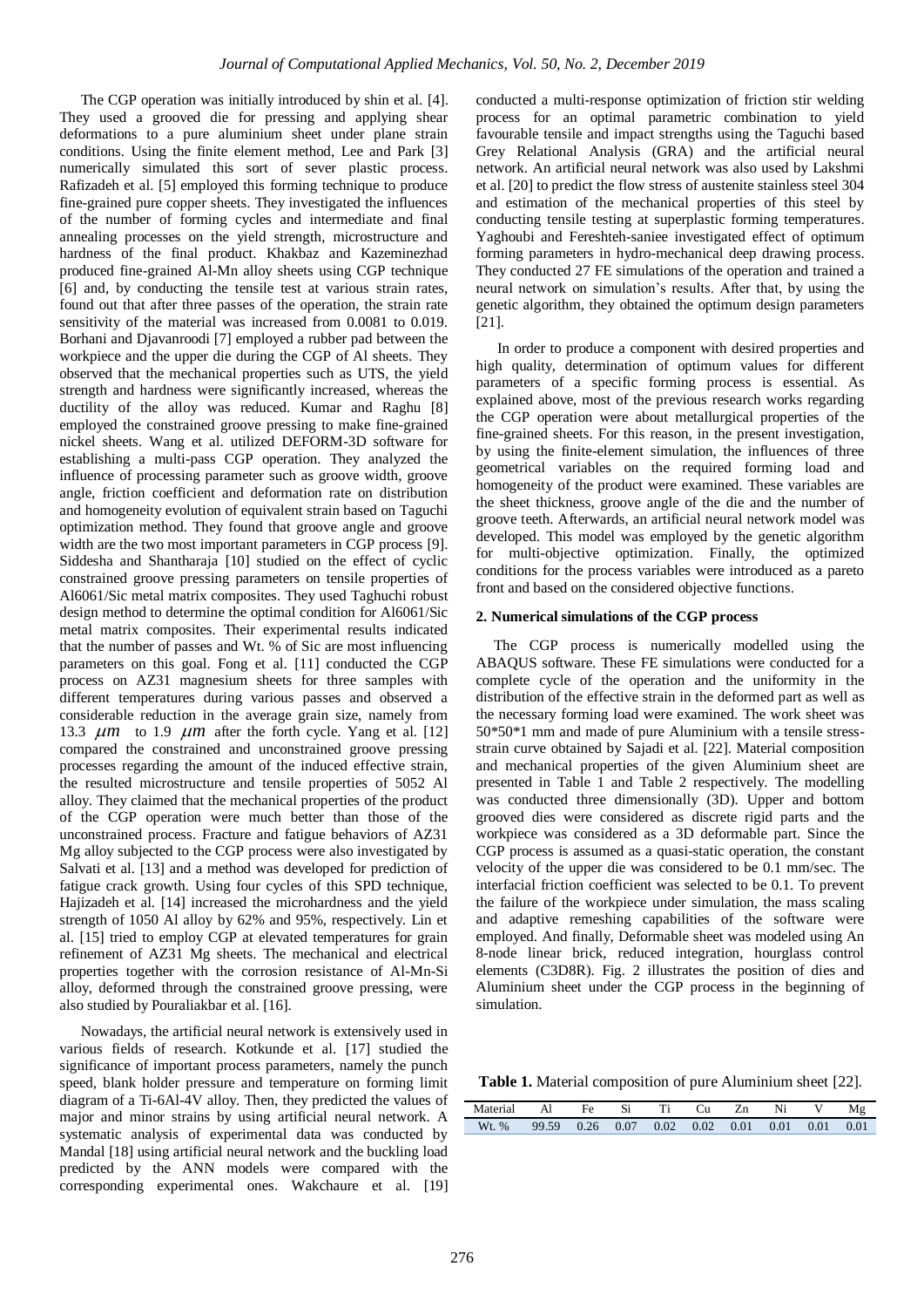**Table 2.** Mechanical and physical properties of pure Aluminium sheet [22].

| <b>Properties</b>          | Value   |
|----------------------------|---------|
| Yield Stress (MPa)         | 53.75   |
| Density $(\frac{Kg}{m^3})$ | 2710.00 |
| Young's Modulus (GPa)      | 71.00   |
| Poisson's Ratio            | 0.33    |



**Figure 2.** Finite element model of constrained groove pressing operation created in ABAQUS.

As mentioned above, the geometrical parameters of the dies of the CGP operation could significantly affect the mechanical properties of the resulting component. Some of these variables are the sheet thickness, groove angle and the number of teeth of the grooved die. All these could not only influence the forming load but also the distribution of the effective strain in the workpiece. The main objective of conducting the FE analyses was studying the effects of the above mentioned parameters on the required force and the uniformity of the deformed part. Then, by employing the artificial neural network and the genetic algorithm, it would by possible to find the optimum conditions for the process. To achieve this goal, two values were selected for the sheet thickness, namely 1mm and 2 mm. The groove angle  $\theta$  (see Fig. 1) was also chosen to be 30, 45 and 60. Finally, based on the dimensions of the sheet, the number of teeth for the grooved die was adopted to be 7, 9, 11 and 13. These values for various process variables were selected based on practical considerations and those values adopted in the previous researches. Therefore, altogether 24 FE simulations were carried out in order to determine the optimized process conditions.

In the present investigation, the influences of the above geometrical parameters on the uniformity of the part have been examined. For this reason, the maximum and the average plastic effective strains of the work sheet were extracted from the FE simulations. Moreover, the maximum required forming load in each analysis was determined. These data made the necessary information for evaluation of two separate objective function. The first objective function was an indication of uniformity of the workpiece, whereas the second one involved the necessary forming load per unit weight of the component. The first objective function was defined as below:

$$
OF_1 = \frac{\overline{\varepsilon}_{\text{max}} - \overline{\varepsilon}_{\text{ave}}}{\overline{\varepsilon}_{\text{ave}}} \tag{1}
$$

Where  $\bar{\varepsilon}_{\text{max}}$  and  $\bar{\varepsilon}_{\text{ave}}$  are respectively the maximum and the average plastic effective strains induced into the work sheet. We expected the CGP process to create as high as possible plastic strains in the deformed part (i.e. a great  $\bar{\varepsilon}_{ave}$ ). However, at the same time, we were interested in having as uniform as possible

product (i.e. a small difference between the maximum and average effective strains). Therefore,  $OF<sub>1</sub>$  should be minimized. The second objective function was introduced as follow:

$$
OF_2 = \frac{F_{\text{max}}}{10^7 \cdot w}
$$
 (2)

where  $F_{\text{max}}$  is the maximum force specified from the loaddisplacement curve of the process and W is the weight of the sheet. Coefficient  $10^7$  is employed to bring OF<sub>2</sub> into an appropriate scale (i.e. comparable with values of  $OF<sub>1</sub>$ ). In Table 3, the simulation conditions together with the corresponding results are summarized for all the 24 FE analyses. Parameters t (in mm),  $\theta$  (in degree) and N respectively stand for the sheet thickness, groove angle and tooth number of the die. Various parameters such as  $\overline{\epsilon}_{\text{max}}$ ,  $\overline{\epsilon}_{\text{min}}$  and  $F_{\text{max}}$  were determined based on the numerical results. Using these parameters, the objective functions  $OF<sub>1</sub>$  and  $OF<sub>2</sub>$  were calculated employing Eqs. (1) and (2).

#### **3. Optimization of CGP variables**

#### *3.1. Artificial neural network training*

An artificial neural network is a composition of various units named neurons. The inputs of these neurons are first multiplied by the relevant weight factors and, then, added to a constant called the bias. Afterwards, the results pass through a non-linear function to obtain the output. The schematic of this procedure is shown in Fig.3. The number of neurons in the hidden layer of a neural network has a significant influence on the performance of the network. The appropriate selection of the number of neurons is a compromise between the generalization ability and the convergence of the network. Multi-layer neural networks are capable of selecting suitable number of layers and neural cells to perform a non-linear mapping with desired accuracy [23].

In the present investigation, three inputs (geometrical CGP die parameters) and two outputs (two objective functions) are selected. The inputs are sheet thickness (*t* in mm), the groove angle ( $\theta$  in degree) and number of die teeth (N). The first output is defined based on the average and maximum effective strains induced into the workpiece. The maximum required forming load is also selected as the second output. Therefore, a couple of networks should be trained using the available data. The first one is constructed employing the three inputs and the first output. The second network is used with the same inputs but the second output (i.e. the necessary forming load). For establishing a relation between the inputs and outputs of the numerical simulations and creation of appropriate estimating function a neural network with the following characteristics is developed. A neural network with a hidden layer involving ten neurons and a tan-sigmoid transforming function together with an output layer containing 24 neurons and a linear transforming function is developed in MATLAB software for the present research work. The training of this neural network is conducted employing the Levenberg-Marquardt algorithm. With this regard, 16 data were used for training the network, 4 data were employed for testing the network and 4 data were also utilized for validation procedure, where the last group of data was randomly selected by the software during the training stage.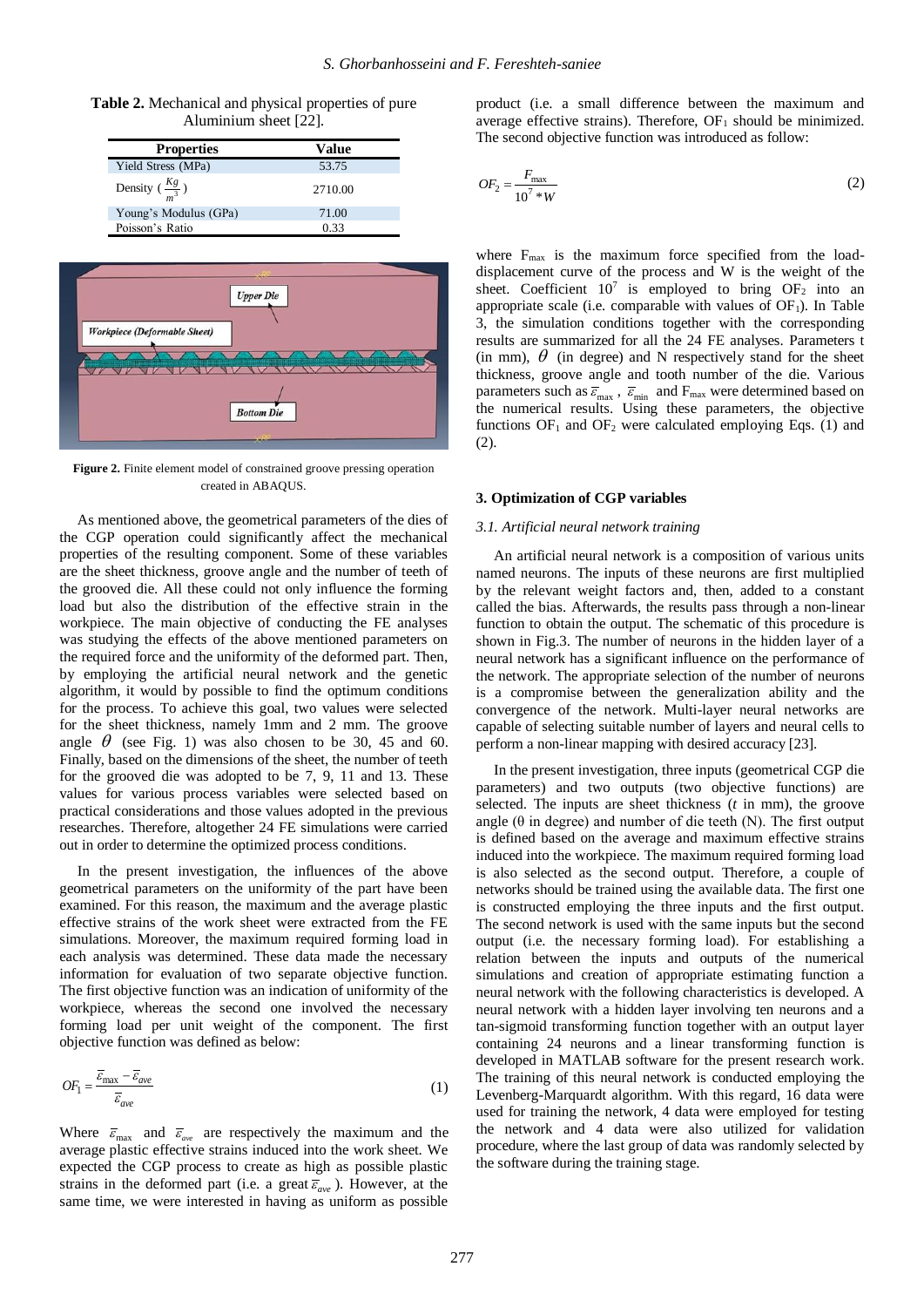**Table 3.** The input and output parameters of the FE simulation of CGP process.

| Test No                 | $t$ (mm)         | $\theta$ | N              | $\varepsilon _{\max}^p$ | $\varepsilon^p_{ave}$ | $OF_1$ | $F_{\text{max}}$ (KN) | OF <sub>2</sub> |
|-------------------------|------------------|----------|----------------|-------------------------|-----------------------|--------|-----------------------|-----------------|
| $\mathbf{1}$            | 1                | 30       | $\overline{7}$ | 1.03                    | 0.48                  | 1.14   | 69                    | 0.487           |
| $\boldsymbol{2}$        | $\mathbf{1}$     | 30       | 9              | 1.36                    | 0.66                  | 1.06   | 126                   | 0.549           |
| 3                       | $\mathbf{1}$     | 30       | 11             | 1.03                    | 0.57                  | 0.81   | 199                   | 0.587           |
| $\overline{\mathbf{4}}$ | 1                | 30       | 13             | 1.23                    | 0.63                  | 0.95   | 289                   | 0.616           |
| 5                       | $\mathbf{1}$     | 45       | $\overline{7}$ | 0.77                    | 0.43                  | 0.79   | 148                   | 0.666           |
| 6                       | $\mathbf{1}$     | 45       | 9              | 0.77                    | 0.42                  | 0.83   | 265                   | 0.732           |
| $\overline{7}$          | $\mathbf{1}$     | 45       | 11             | 0.77                    | 0.45                  | 0.71   | 397                   | 0.742           |
| 8                       | $\mathbf{1}$     | 45       | 13             | 0.77                    | 0.44                  | 0.75   | 540                   | 0.728           |
| 9                       | $\mathbf{1}$     | 60       | $\overline{7}$ | 1.15                    | 0.50                  | 1.30   | 396                   | 0.970           |
| 10                      | $\mathbf{1}$     | 60       | 9              | 1.16                    | 0.50                  | 1.32   | 689                   | 1.033           |
| 11                      | $\,1$            | 60       | 11             | 1.2                     | 0.50                  | 1.40   | 1070                  | 1.082           |
| 12                      | $\mathbf{1}$     | 60       | 13             | 1.46                    | 0.47                  | 2.11   | 1746                  | 1.270           |
| 13                      | $\mathbf{2}$     | 30       | $\tau$         | 1.33                    | 0.69                  | 0.93   | 393                   | 0.348           |
| 14                      | 2                | 30       | 9              | 1.33                    | 0.67                  | 0.98   | 729                   | 0.398           |
| 15                      | $\mathbf{2}$     | 30       | 11             | 1.45                    | 0.69                  | 1.10   | 1252                  | 0.463           |
| 16                      | $\mathfrak{2}$   | 30       | 13             | 1.40                    | 0.61                  | 1.29   | 1600                  | 0.428           |
| 17                      | $\mathbf{2}$     | 45       | $\overline{7}$ | 0.81                    | 0.38                  | 1.13   | 749                   | 0.420           |
| 18                      | $\mathfrak{2}$   | 45       | 9              | 0.81                    | 0.39                  | 1.08   | 1349                  | 0.465           |
| 19                      | $\mathbf{2}$     | 45       | 11             | 0.81                    | 0.40                  | 1.02   | 2060                  | 0.480           |
| 20                      | $\mathfrak{2}$   | 45       | 13             | 0.81                    | 0.38                  | 1.13   | 2950                  | 0.495           |
| 21                      | $\mathbf{2}$     | 60       | 7              | 0.85                    | 0.46                  | 0.84   | 1415                  | 0.433           |
| 22                      | 2                | 60       | 9              | 0.85                    | 0.47                  | 0.81   | 2394                  | 0.448           |
| 23                      | $\boldsymbol{2}$ | 60       | 11             | 0.85                    | 0.46                  | 0.84   | 2629                  | 0.332           |
| 24                      | $\mathfrak{2}$   | 60       | 13             | 1.40                    | 0.46                  | 2.04   | 5278                  | 0.480           |



**Figure 3.** The structure of an artificial neural network with input layer, output layer and hidden layers [23].

#### *3.2. Multi-objective genetic algorithm optimization*

Multi-objective optimization also known as Pareto optimization is an area of making, that is concerned with mathematical optimization problems involving more than one objective function to be optimized simultaneously. Multiobjective optimization has been applied in many fields of science, including engineering, economics and logistics where optimal decisions need to be taken in the presence of trade-offs between two or more conflicting objectives. In this paper, after construction of a desired neural network to achieve the values of the objective functions, it is possible to attain the optimized geometrical dimensions of the CGP dies by using the genetic algorithm technique. This has been carried out by programming in MATLAB software, where the initial population for creation of new generations and the crossover rate were respectively selected to be 100 and 0.7. With this regard, an evolutionary genetic algorithm is employed for multi-objective optimization purpose. As noted at the beginning of this paragraph, in a multiobjective optimization, different objective functions may be introduced that should be optimized at the same time. This functions could be in contrary to each other. In other words, the improvement of an objective function could be accompanied with degradation of the other one. This is the case in this investigation. The FE analyses showed that by decreasing the forming force (the 2nd objective function), the uniformity of the product (the 1st objective function) was increased (please see Table 3). Therefore, there is not just one solution for this optimization problem and, instead, there could be a series of optimum conditions. These are called optimum solutions or Pareto front, which are usually faced in a multi-objective optimization. None of these optimum solutions has the priority compared with the other ones, but all of them represent better results for the objective functions in comparison with non-optimum conditions [24]. Therefore, having an initial population, it is possible to create a new population. The new population could be ranked to update the Pareto front. Finally, based on the appropriateness of the results and their ranking and by using a suitable stopping criterion, the final Pareto front could be attained. The general mathematical description of this procedure is as follow. The vector  $X^* = [x_1^*, x_2^*,..., x_n^*]^T$  should be found in order to optimize the below function [24]:

$$
F(X) = [f_1, ..., f_n]^T
$$
 (3)

Which involves m inequality constraints:

$$
g_i(X) \le 0, i = 1 : m \tag{4}
$$

In the present research work, a couple of inequalities regarding the limitations for the number of die teeth and the groove angle are introduced as below:

$$
N - 13 \le 0; 5 - N \le 0; \theta - 90 \le 0; -\theta \le 0
$$
\n(5)

Moreover the equality constraints are:

$$
h_j(X) = 0, j = 1: p \tag{6}
$$

$$
t - 1 = 0 \text{ or } t - 2 = 0 \tag{7}
$$

Where  $h_i$  is equality constraints and *t* is the thickness of the workpiece in mm. In the above relationships **Χ** is the vector of the input variables and  $F(X)$  is the vector of the objective functions that should be minimized.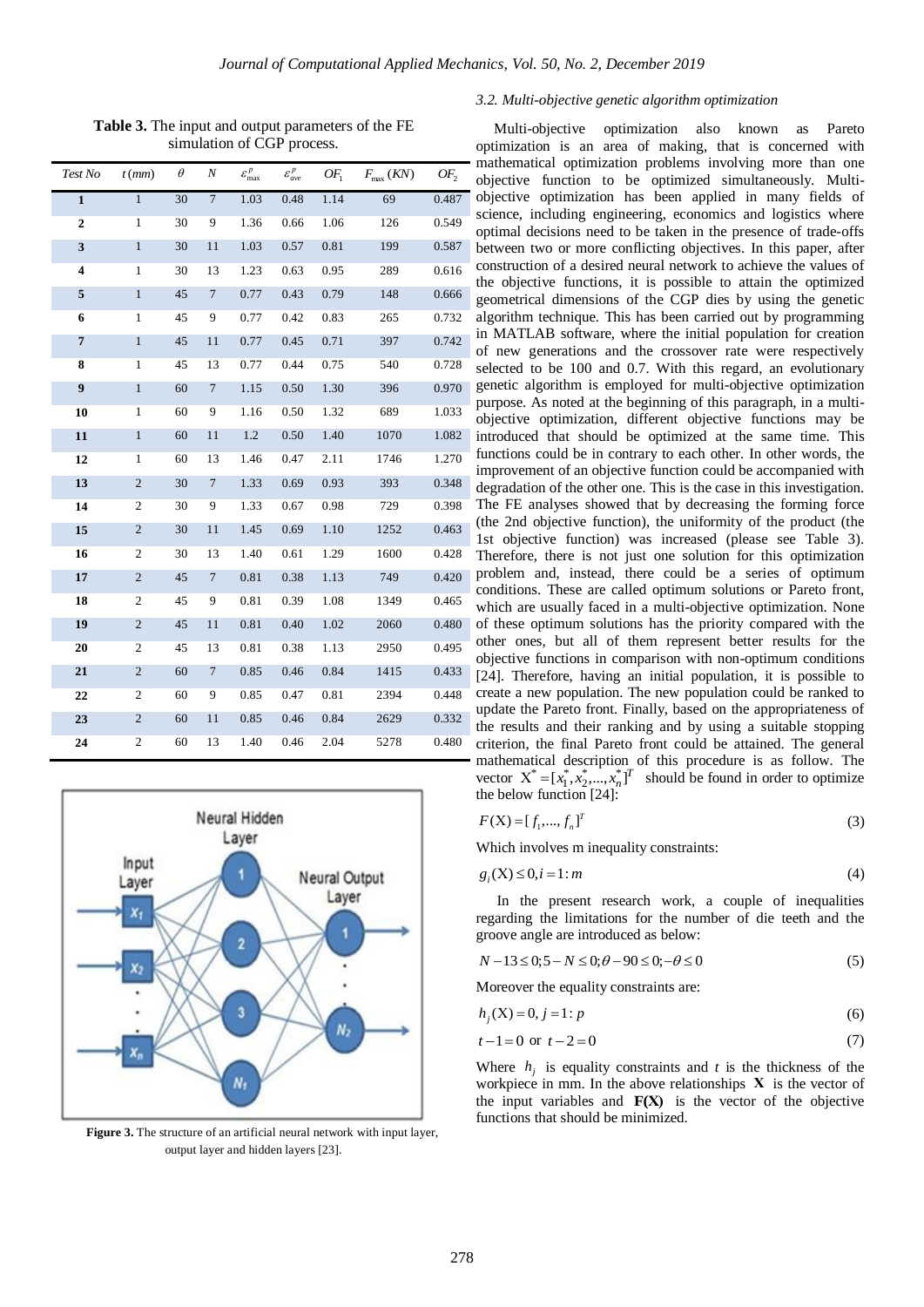#### **4. Results and discussions**

Fig. 4 shows the deformed sheet between upper CGP die and the bottom one. As it can be seen in Fig. 4 deformed sheet filled the space between two CGP dies. Furthermore, stress distribution among sheet's elements in ABAQUS under the first stage of CGP process is shown. By getting a reference point from upper die in CGP process, magnitude of forming load and upper die stroke could be attained. These two quantity (forming load-upper die stroke) could be drawn in a graph entitled to load-displacement diagram. For validation of the numerical results, the loaddisplacement curve of the FE simulation of the first stage of the constrained groove pressing (i.e. the corrugation of the initial blank) was compared with the corresponding experimental one obtained by Sajadi et al. [22] (Fig.5). As shown in Fig.5, the trends of both the curves are almost the same. The forming load necessary for the first stage of a CGP process starts from zero and gradually increases with a gentle slope up to 50 KN. Afterwards, magnitude of forming load does not a significant change in the presence of upper die displacement (lower than 50 KN change in forming load versus more than 0.7 mm movement for upper die) until the material almost fill the die. And finally, since the bottom die is filled out from the workpiece, by increasing the upper die stroke less than 0.2 mm, the pressing load increases sharply to higher values until the first stage of the CGP operation is finished. In the FE simulation, for just 1 mm displacement of the die, the maximum load was about 475 KN. The difference in the final required forming loads, which in turn dictates the capacity of the hydraulic press, is quite small. However, there is a systematic overestimation in the forming load made by the FE analysis which could be due to relevant overestimations in experimental determinations of the flow curve of the material and/or the interfacial friction [22].



**Figure 4.** Schematic of a deformed sheet under CGP operation in ABAQUS.



**Figure 5.** A comparison between the FE load-displacement curve and corresponding experimental one [22] for a typical CGP operation.

#### *4.1. Result of ANN training*

Figs.6 and 7 compare the FE data with the output of the trained ANN. Fig. 6 is related to the <sup>1</sup>st objective function, i.e. the uniformity in strain distribution. The maximum required loads per unit weight of the workpiece, obtained from the FE simulations and the designed ANN, are contrasted in Fig.7. In both the figures, the solid line corresponds to the ANN fitted on the numerical FE results. The dotted line is related to situations, where the output of the trained ANN exactly coincides on the corresponding FE input data. The circles also belong to the FE input data. Because of high values of fitness (R values shown in both the figures), Figs.6 and 7 imply that the constructed ANN is well trained, although the fitness for the required force is better than that of the uniformity of the product. This is mainly due to scattered nature of estimation of strain distribution compared with the load predictions by means of the FE analyses. For instance, for a specific die angle, the forming load increases by increasing the number of die teeth. Moreover, for a constant number of teeth, the necessary force increases by addition of the groove angle. Therefore, these clear trends make it possible to fit an appropriate ANN onto the data relating to the load objective function. That is why, in Fig.7, a regression fitness of 0.98472 is achieved for this objective function. However, for the uniformity objective function, a lower regression value (0.89445) is obtained because for a fixed value of a parameter, no clear and specific trend can be found for the objective function by variation of the other parameters. For example, when the number of die teeth is fixed, by increasing the groove angle from  $30^{\circ}$  to  $45^{\circ}$ , the uniformity objective function decreases. But the value of this objective function increases when the die angle is increased from 45 to 60 .



Figure 6. The finite-element and ANN data regarding the uniformity of strain distribution for the first step of the CGP operation.

Afterwards, Figs. 8 and 9 shows the comparison between FE simulations and ANN prediction of both objective functions for all 24 data series. As it can be seen in Figs. 8 and 9, most of the FE simulations and ANN prediction data matched to each other. This means that it is possible to trust these two neural networks for utilizing them to minimize the two objective functions for optimizing the CGP process.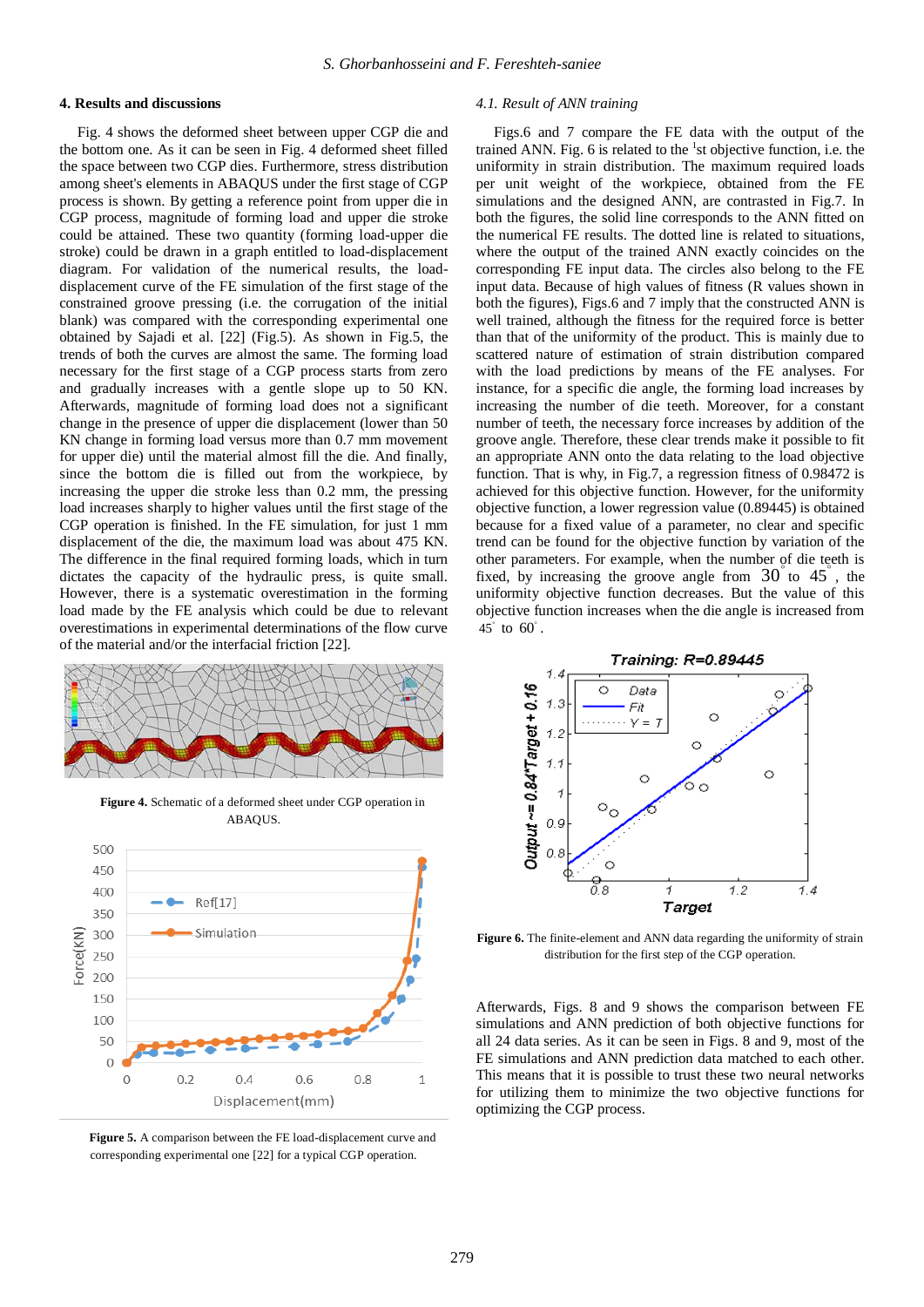

**Figure 7.** The finite-element and ANN data regarding the required forming load for the first step of the CGP operation.



**Figure 8.** Comparison between FE simulation and ANN prediction for all 24 test number regarding the uniformity of strain distribution for the first stage of the CGP operation.



Figure 9. Comparison between FE simulation and ANN prediction for all 24 test number regarding the required forming load for the first stage of the CGP operation.

#### *4.2. Optimum condition based on the Pareto front*

Based on the selected objective functions, the Pareto front diagram for the problem under consideration is plotted in Fig.10. As can be observed in this figure, none of the optimum points in the diagram has the absolute priority with respect to the others. In

other words, each of these points can be considered as the optimum condition for introducing the optimized dimensions of the CGP dies. In Fig.10, point A corresponds to the minimum value of the first objective function (uniformity of the workpiece) but the maximum value for the second one (force per unit weight). Values of these functions were respectively 0.23 and 1.2 and the relevant optimum process could be conducted with a sheet thickness of  $2$  mm, a groove angle of  $90^{\degree}$  and a die with 10 teeth. In the opposite side, point C corresponds to a minimum required load ( $OF_2=0.53$ ) and maximum inhomogeneity in strain distribution ( $OF_1=0.44$ ). For this case the CGP operation should be performed with 1 mm thick sheet, zero groove angle and a die with 5 teeth. In Fig.10, when the priority is changed from  $\text{OF}_1$  to  $OF<sub>2</sub>$ , the groove angle of the die should be varied from  $90^{\degree}$  to  $0^{\degree}$ . This point is important to note that  $0^{\degree}$  and  $90^{\degree}$  groove angles are not practical for constructing a CGP die, they are presented just in order to completely cover the range of the groove angle and explain the extreme values of  $OF<sub>1</sub>$  and  $OF<sub>2</sub>$  for these die angles. It means that the input data A and C are not necessary the actual geometrical parameters for producing the final CGP die, and they are just used as the boundary solutions for the optimization problem. The groove width has also the same size as the sheet thickness. It is obvious that the thinner the workpiece, the lower is the pressing force. In Fig.10, the sheet thickness for points A and C are respectively 2 mm and 1 mm. Hence, it is reasonable that point A propose the maximum required forming load and point C represents the minimum force. Considering the geometry of the die and the workpiece in a CGP operation (Fig.1), the greater number of die teeth enlarges the size of the component and, consequently, intensifies the necessary process load. Therefore, the minimum force corresponds to the least number of teeth  $(N=5)$  which is in agreement with the Pareto front shown in Fig.10. Based on the significance of the first or the second objective function, one may respectively introduce the left or the right points of the Pareto front (Fig.10) as the optimum process conditions. However, certain compromises should be carried out with this regard. For instance, based on the design and manufacturing considerations, it seems that middle points such as point B might be more appropriate conditions for the CGP operation. Point B in Fig.10 corresponds to a sheet with a 2 mm thickness, a groove angle of  $25^{\circ}$  and an 8-tooth die. The values of OF<sub>1</sub> and OF<sub>2</sub> for these optimum process parameters are respectively 1.01 and 0.27 which are practically fair for a constrained groove pressing operation.



Figure 10. Pareto front based on the two objective functions.

The FE simulation of the process with these optimized variables has been conducted and the numerical values of the objective functions together with those obtained from the genetic algorithm optimization are summarized in Table 4. It is clear from Table 4 that the agreement between various results are